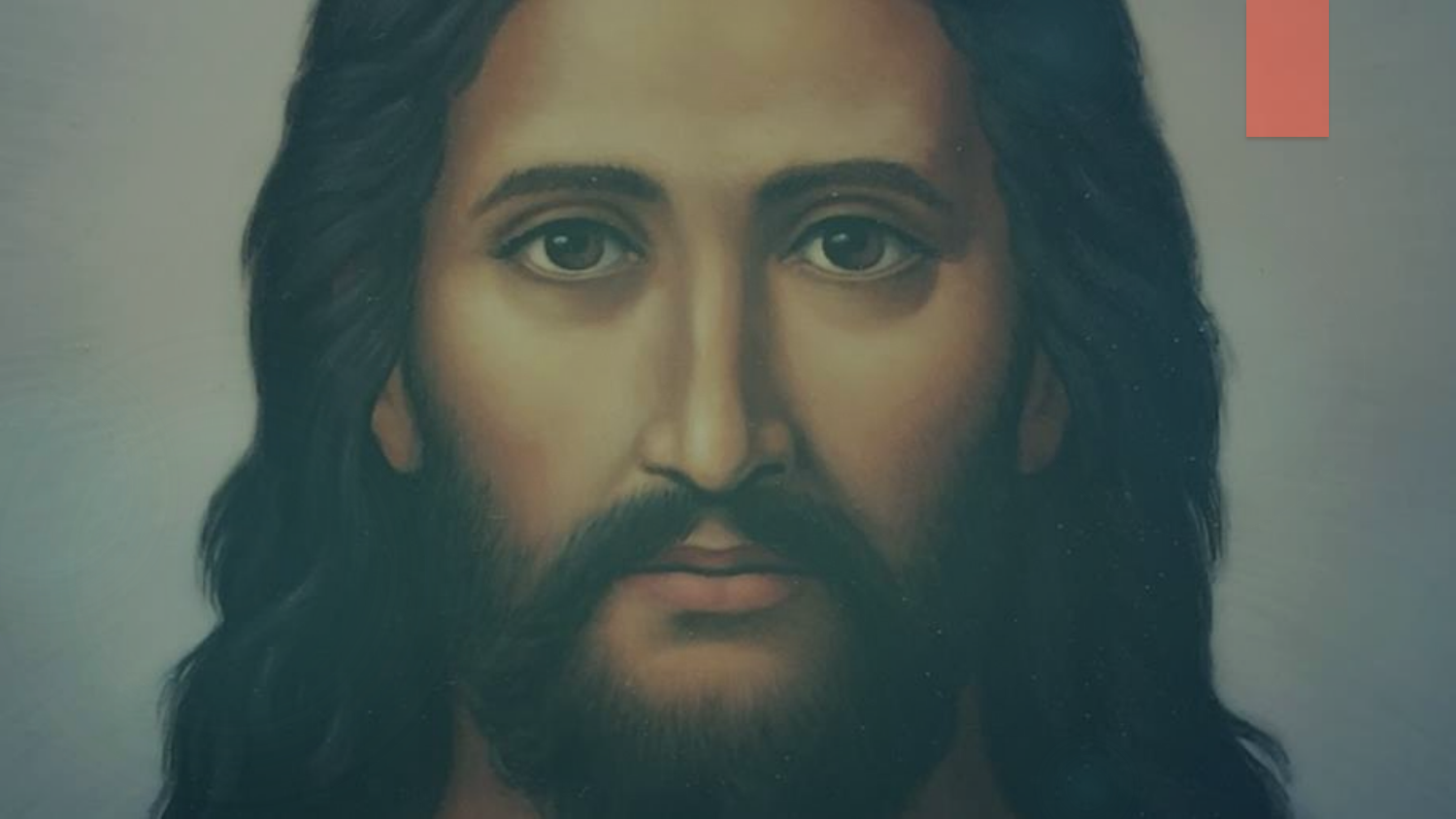# **Coaching for Church Leaders**

#### **A Powerful Tool for Developing**

**♦️ Committed ♦️ Motivated ♦️ Joyful ♦️ Lifelong ♦️ Growing**

**Disciples of Jesus**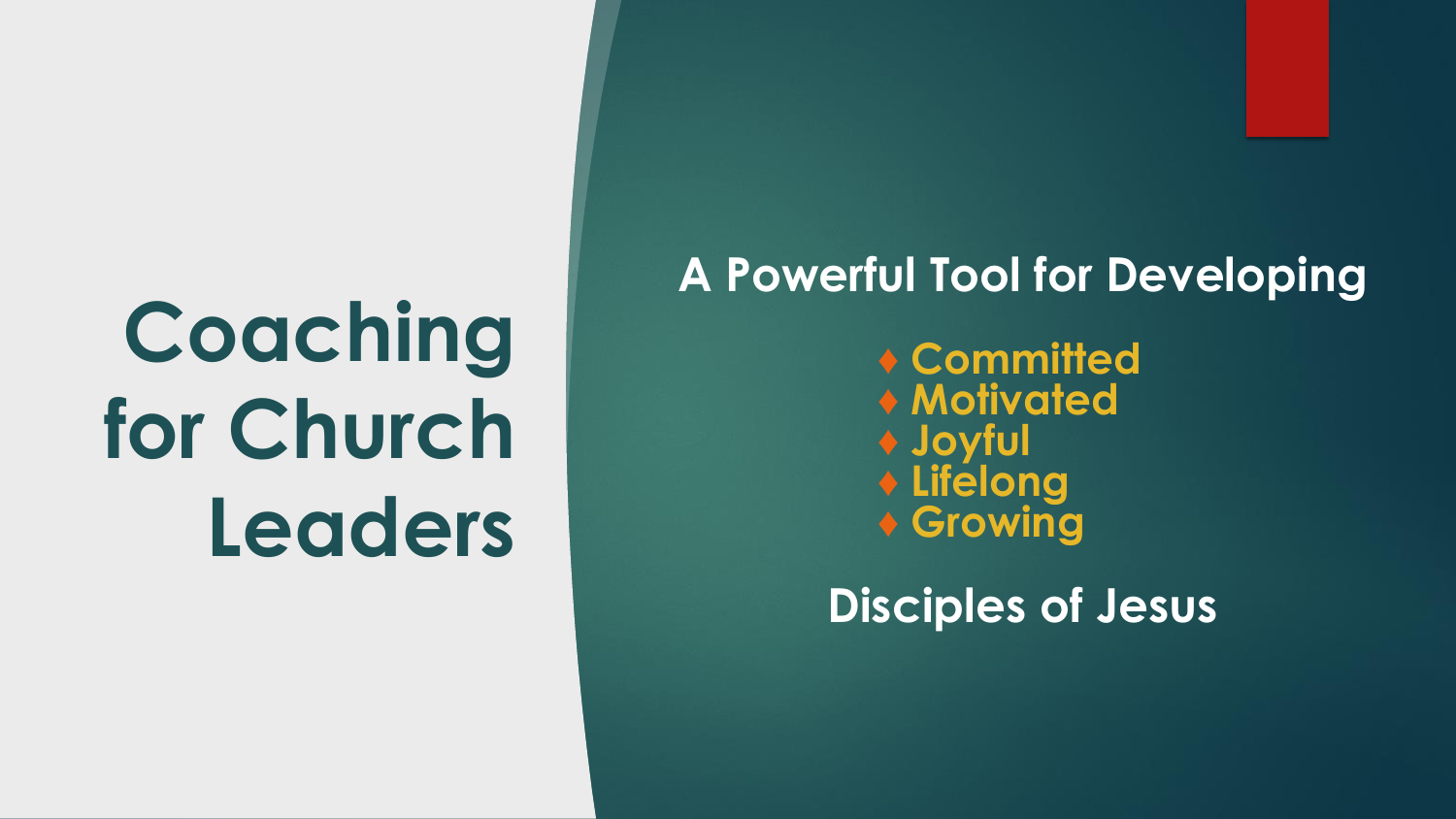## **What We'll Cover**

►A few core principles of (discipleship) coaching

- ▶ Some real-life examples on the diocesan and parish level
- ►A basic coaching approach you can use right now
- ▶ Questions generated by the talk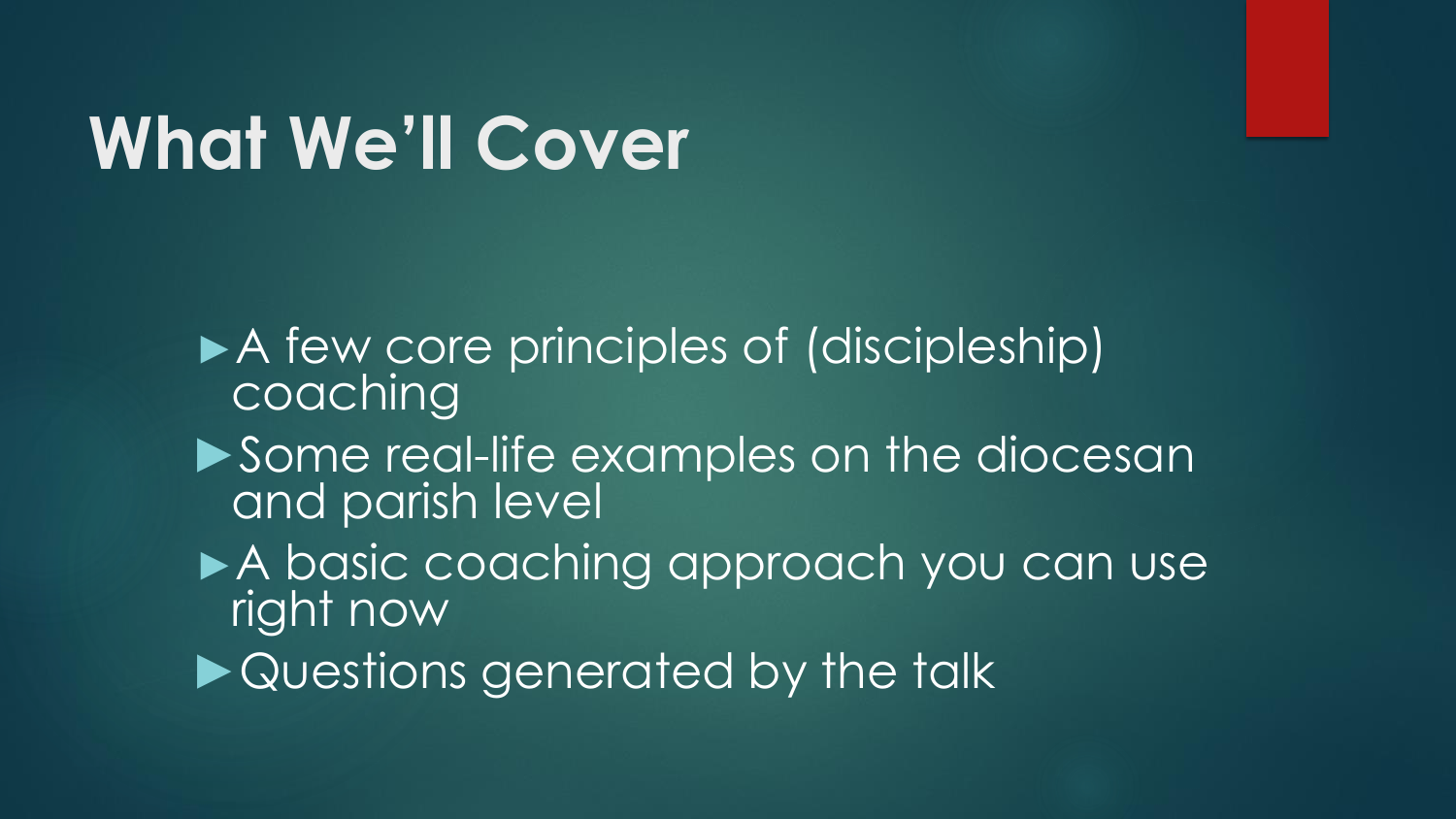## **Backed Up By Experience**

►Seven years developing a coaching culture in the Diocese of New Jersey ►40+ coaches, clergy and lay, trained in the approach you'll learn today ►Dozens now being coached regularly ▶Real-life clergy and congregations transformed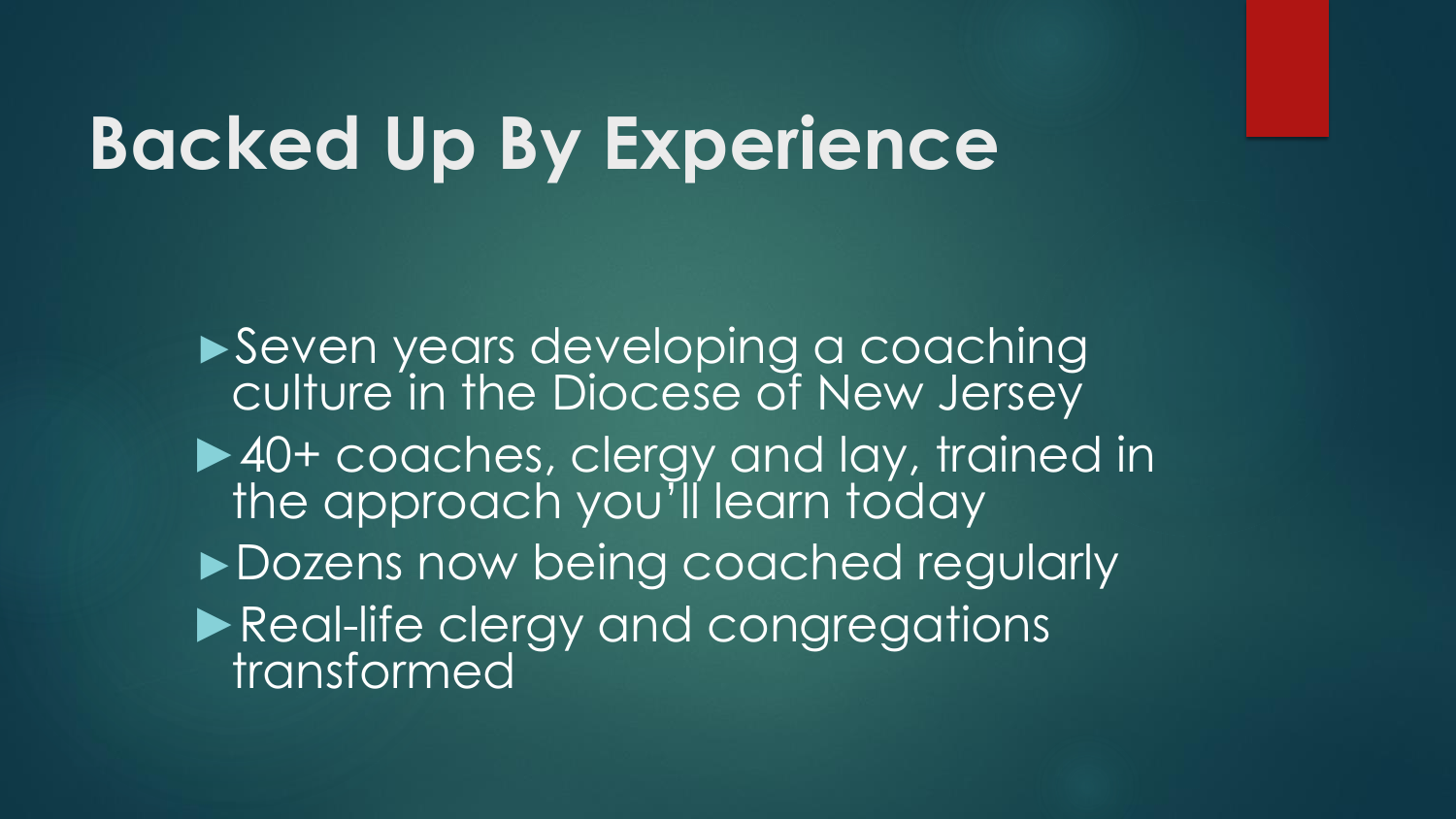#### **Coaching Focused on One Purpose**

The primary purpose of the Church is to develop committed, lifelong followers of Jesus - people who are committed to living and loving like Jesus and helping others to do the same. **Coaching does this directly.**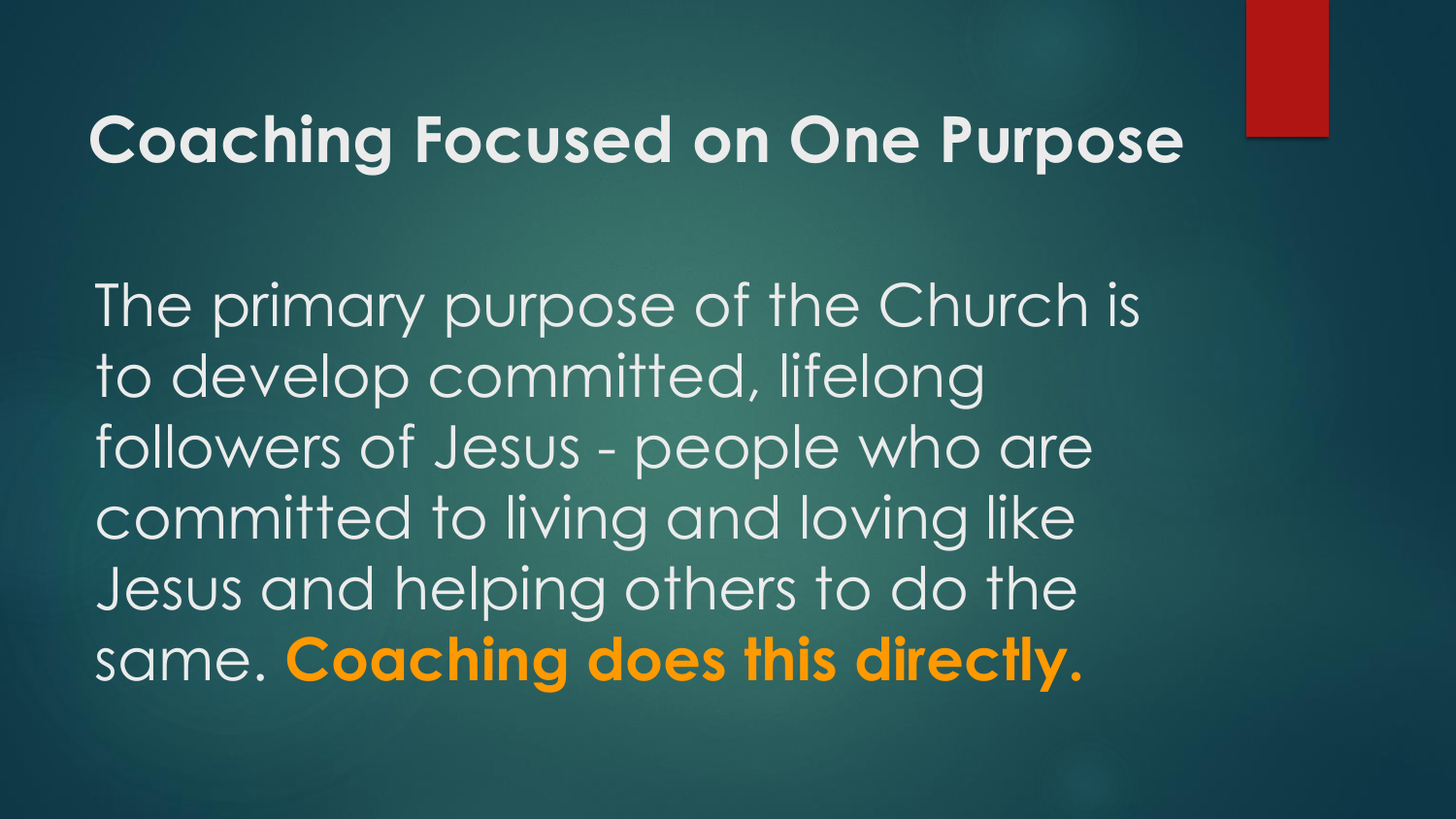#### **One Purpose Worldwide**



"The best decision anyone can ever make, at any point in life, in any circumstances, whoever they are, wherever they are, whatever they are, is to become a disciple of Jesus Christ. There is no better decision for a human being in this life, any human being."

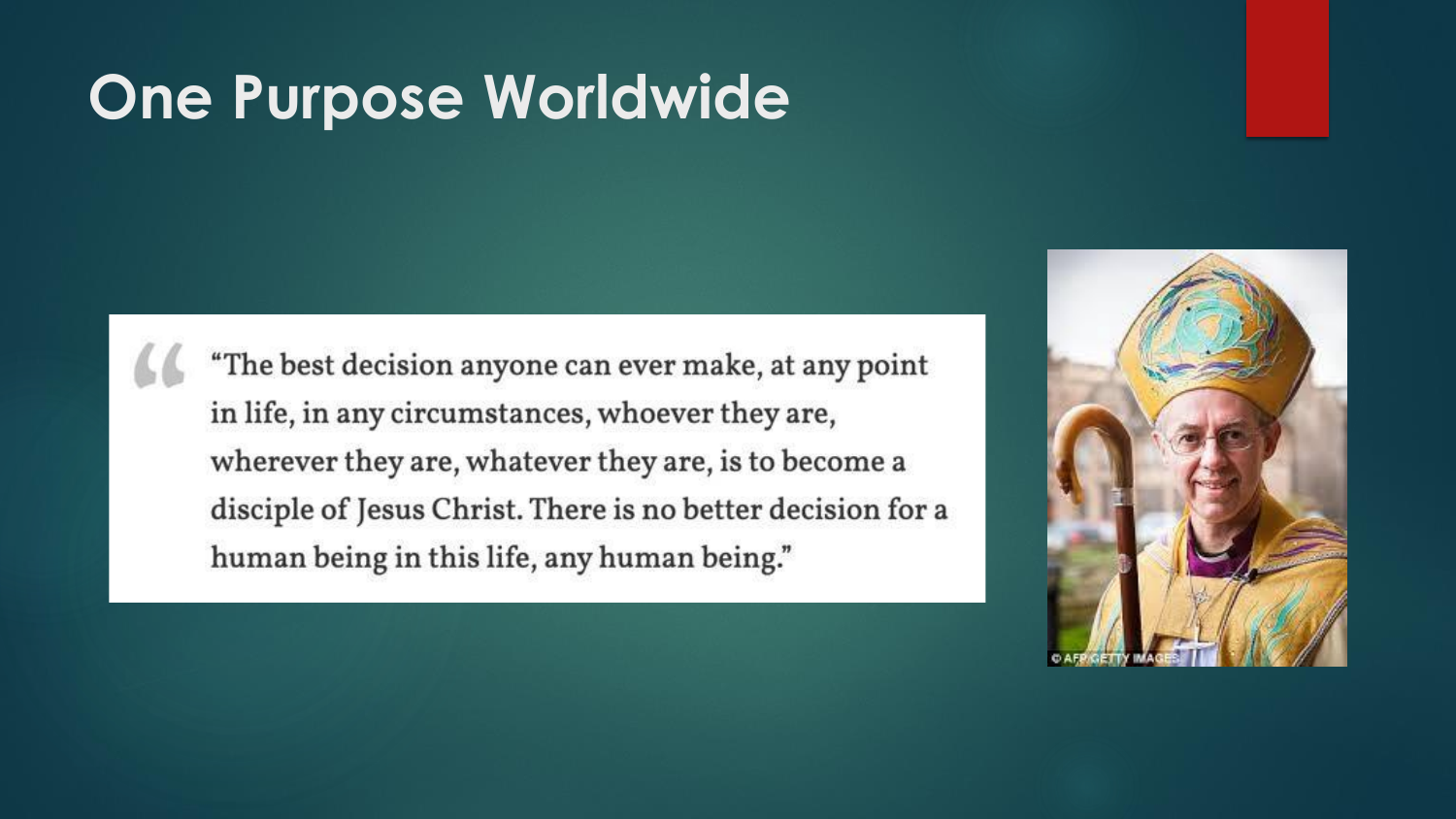# **Discipleship Coaches**

►**Are not** mentors, consultants, therapists or spiritual directors - coaching is different ►Come alongside as a companion, like **Barnabas** ►Affirm the **creativity, resourcefulness** and **wholeness** of those they coach: coachees can and must build their own answers and actions ►Commit themselves to the development of those they coach **as disciples of Jesus**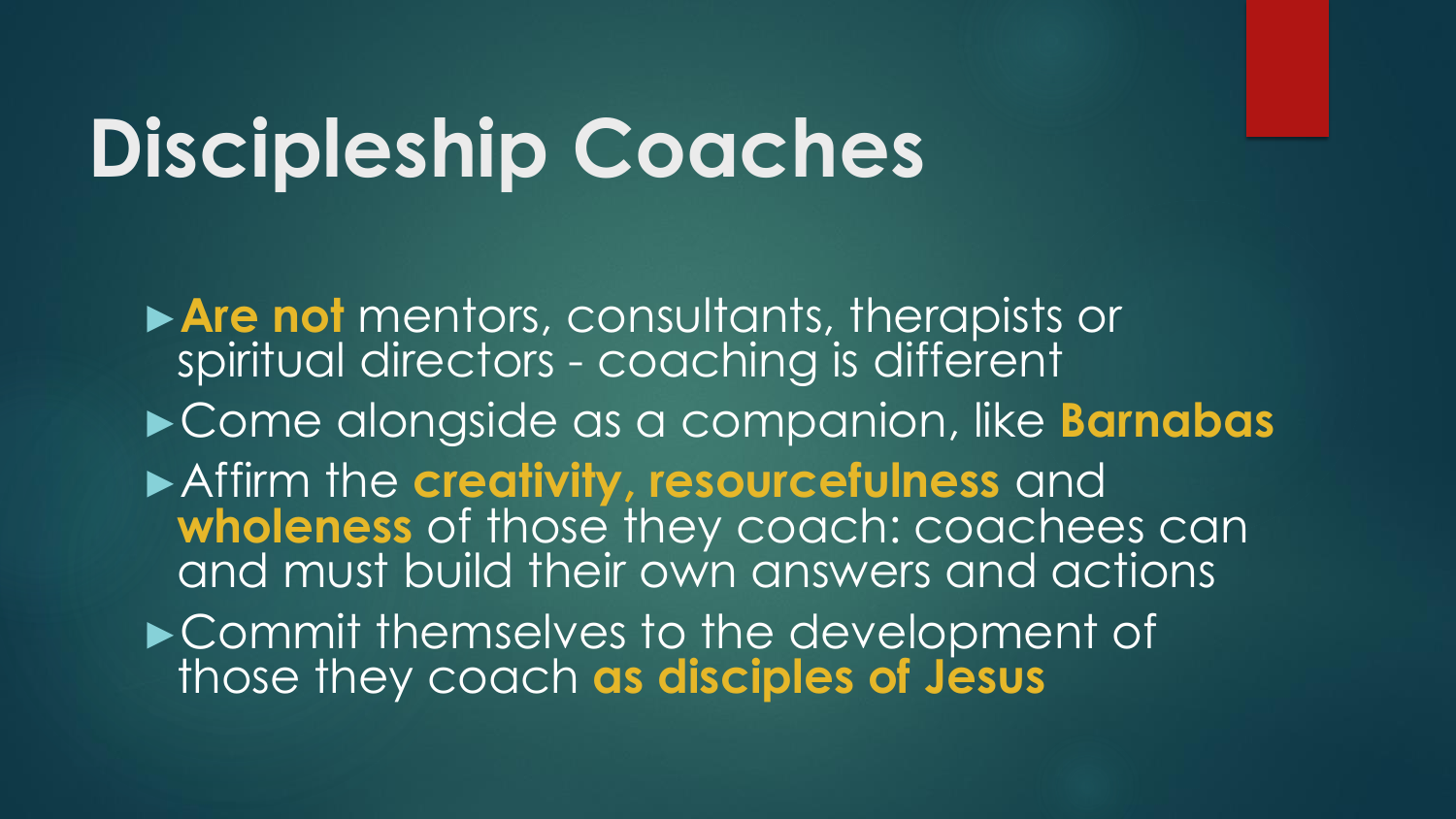# **Discipleship Coaching**

- ►Responds to **opportunity** and **felt need** has a broad application
- ►Demands **accountability** and has an **action focus** - so people can see their **progress**.
- ►Demands highly developed **listening skills**
- ► Creates a congregational culture where everything is focused on **formation**.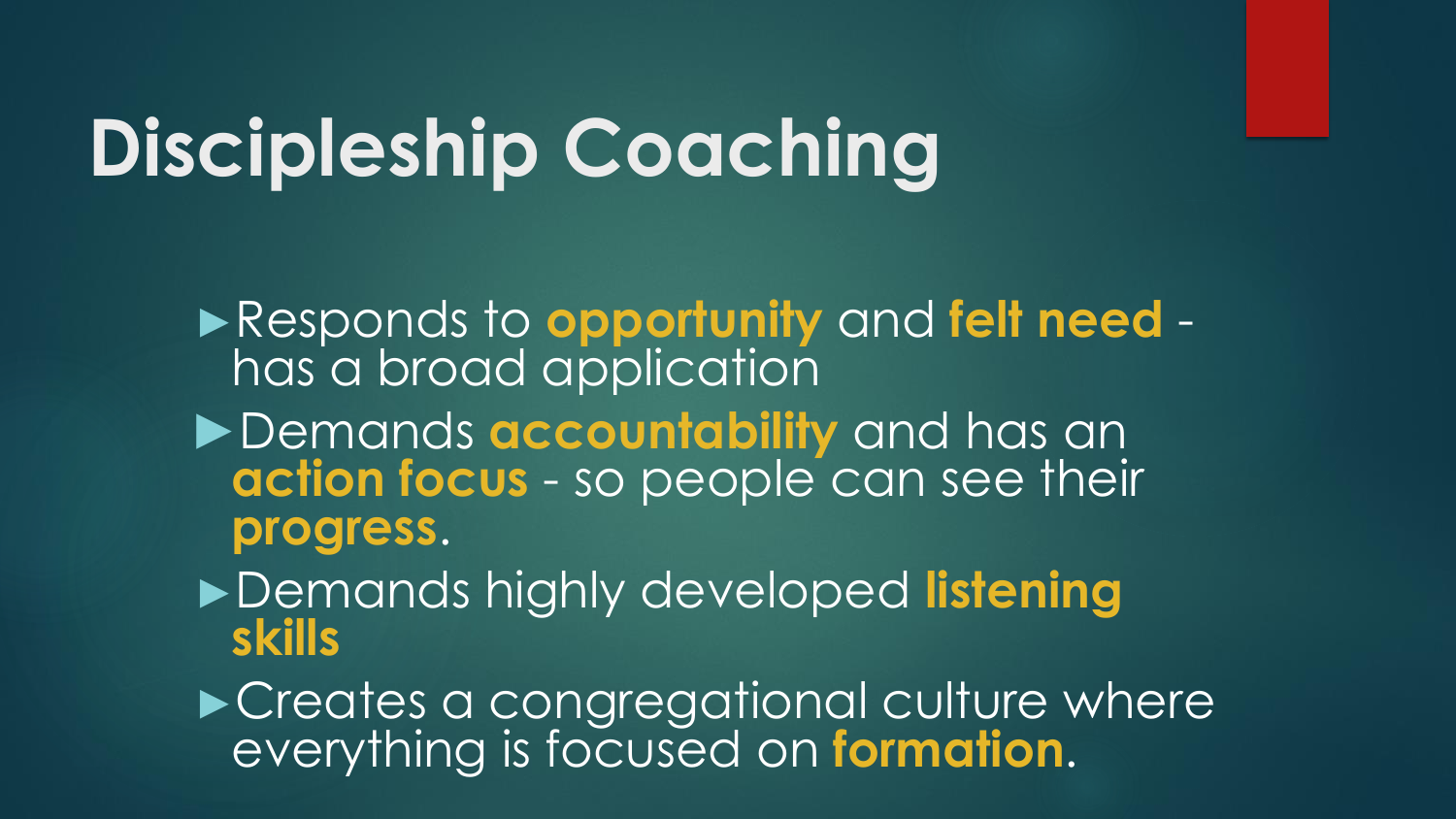**Lesson One** Coaching creates a culture where people see the work of God in their daily lives, and are supported in actively responding to the work and call of God.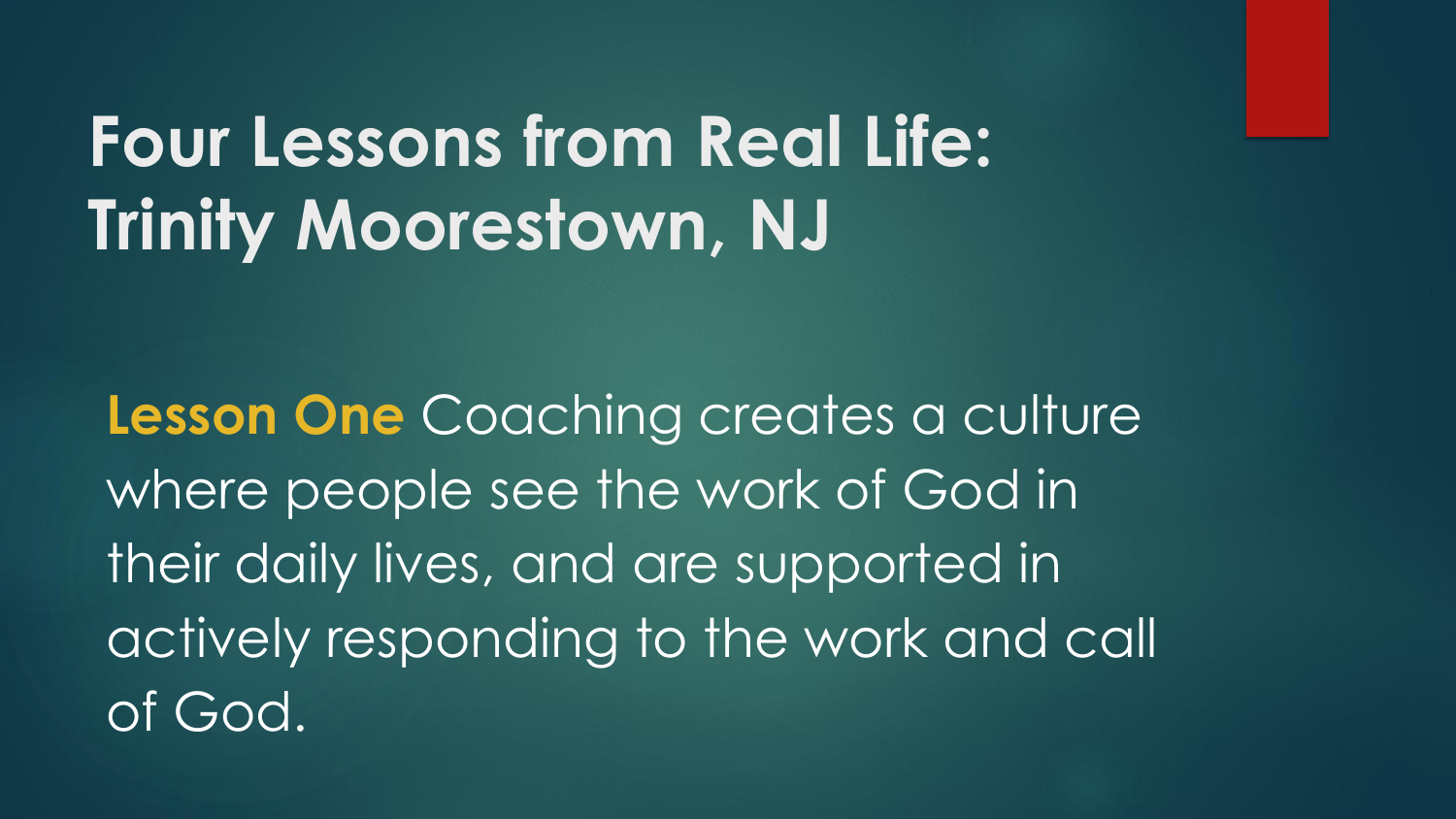**Lesson Two** Coaching creates and strengthens confidence in the presence of Jesus and the work of the Spirit because we *assume* that as a starting point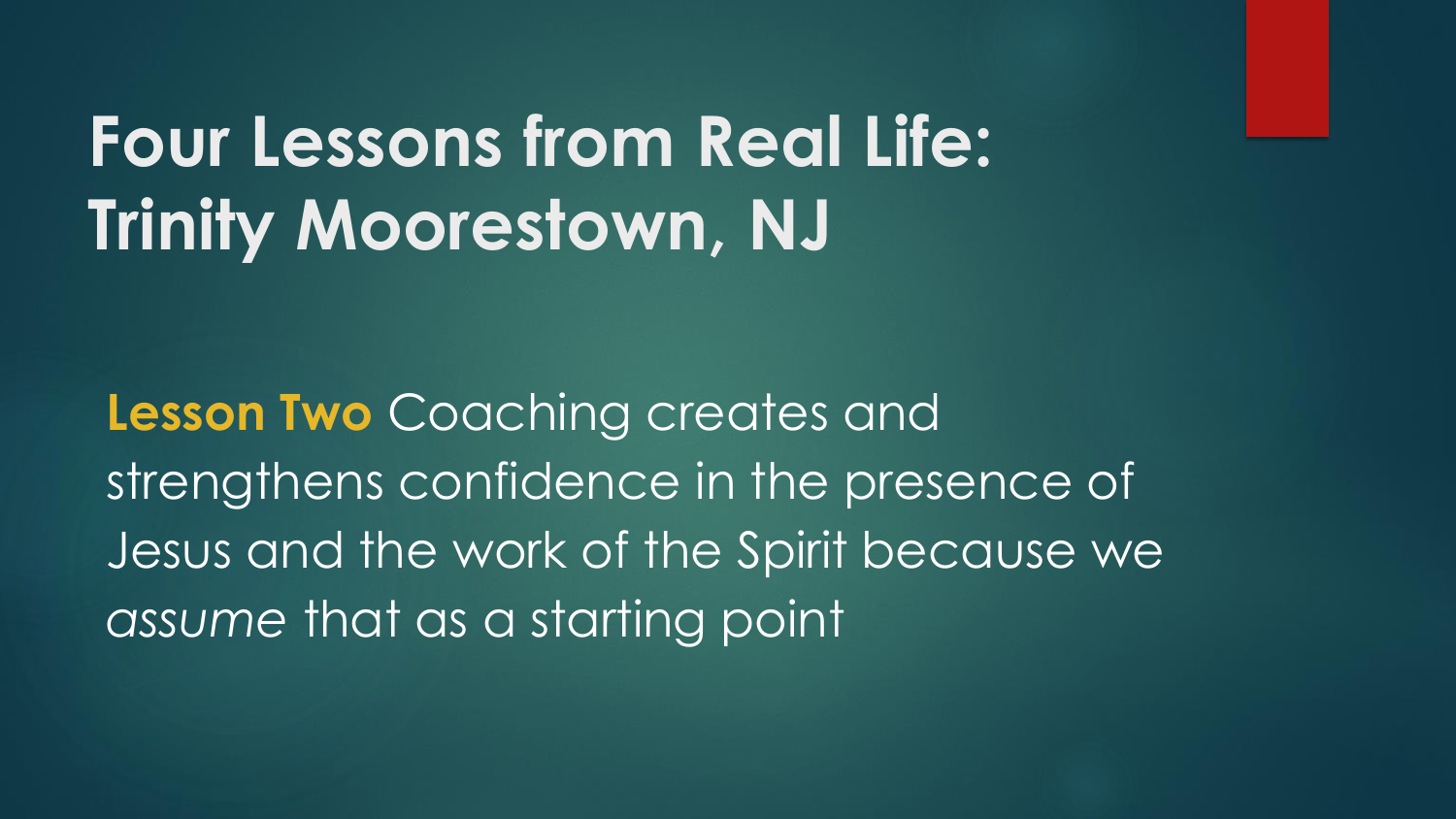**Lesson Three** Coaching builds richer community life in which people really begin to understand themselves as committed followers of Jesus.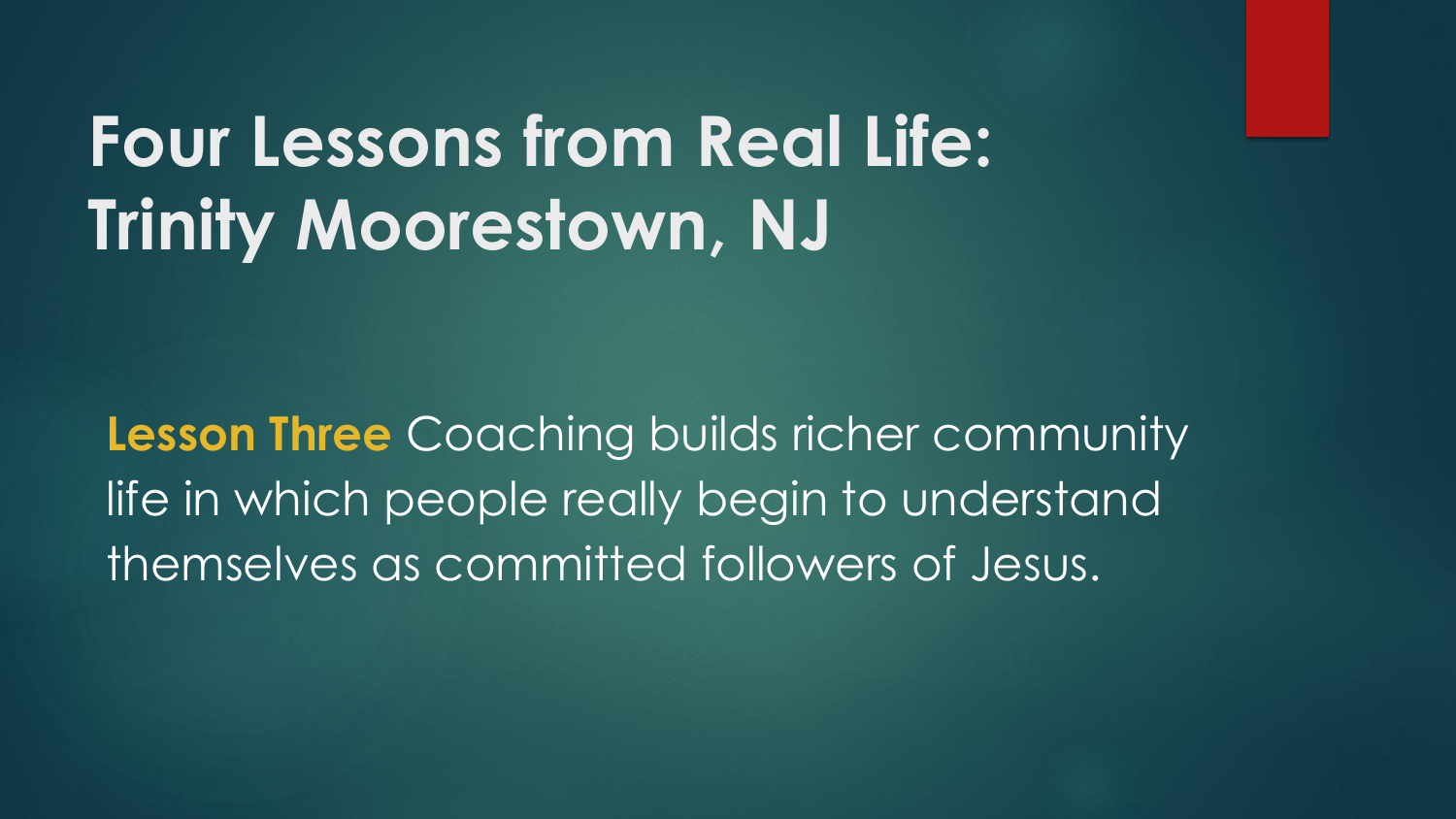**Lesson Four** Coaching keeps the main thing the main thing: A focus on mission and purpose, and developing people and communities with discipleship at the center.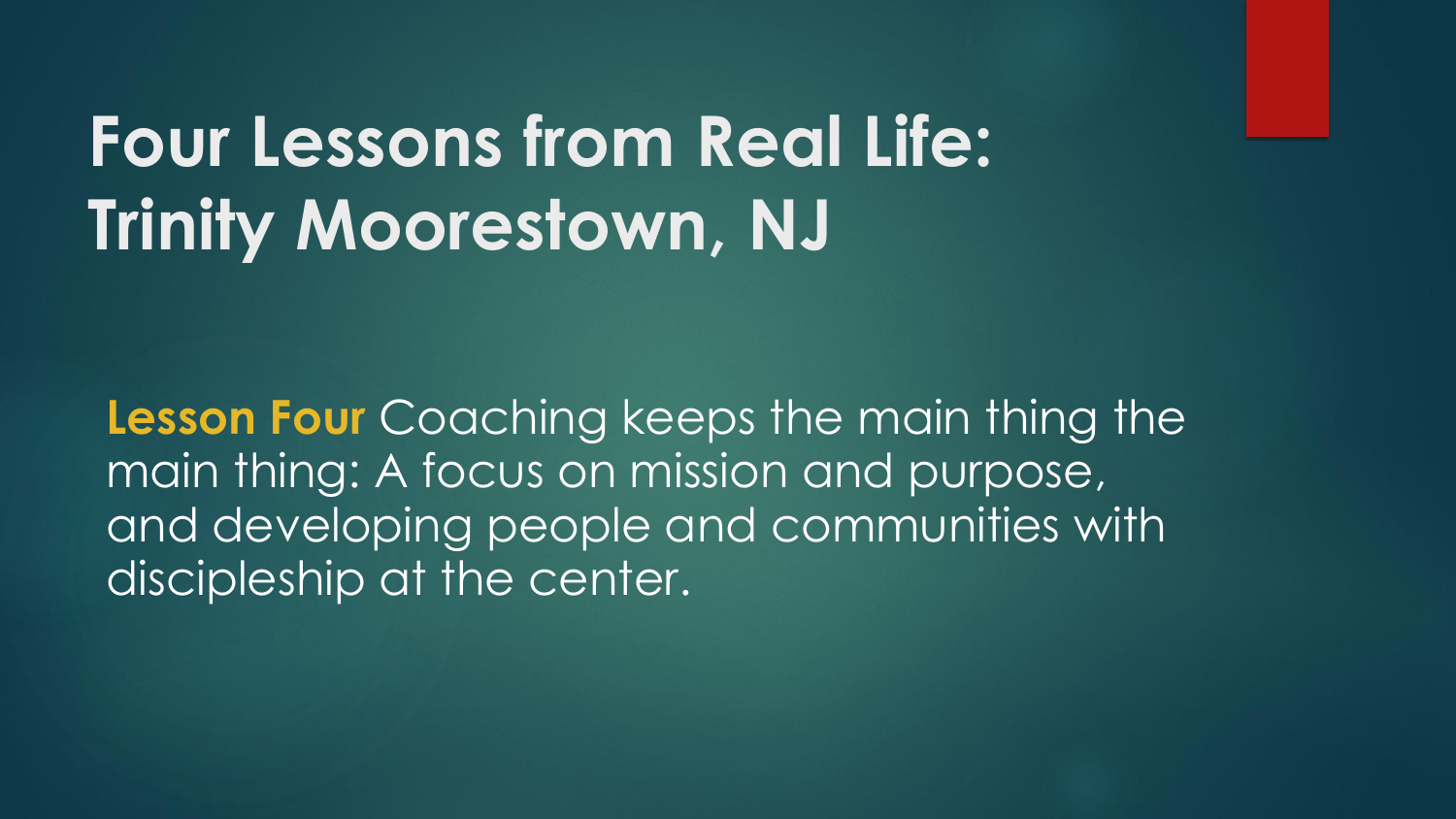#### **The Barnabas Questions**

- 1. How are you?
- 2. What do you have to celebrate today?
- 3. What challenge are you facing?
- 4. What do you want to do about it?
- 5. Who can I help you?
- 6. How can I pray for you?



**A MINISTRY OF COMING ALONGSIDE**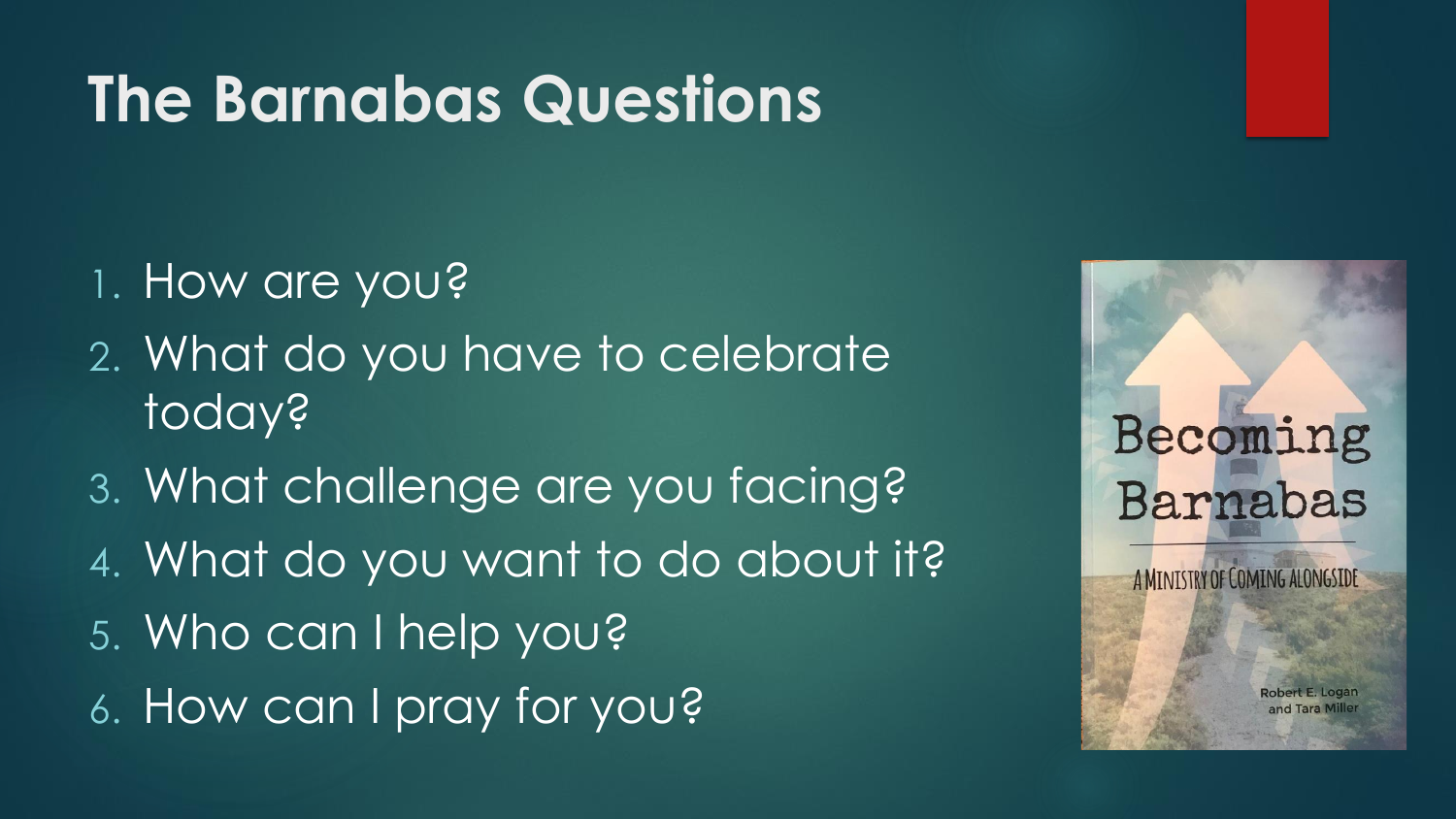# **Reflection on the Experience**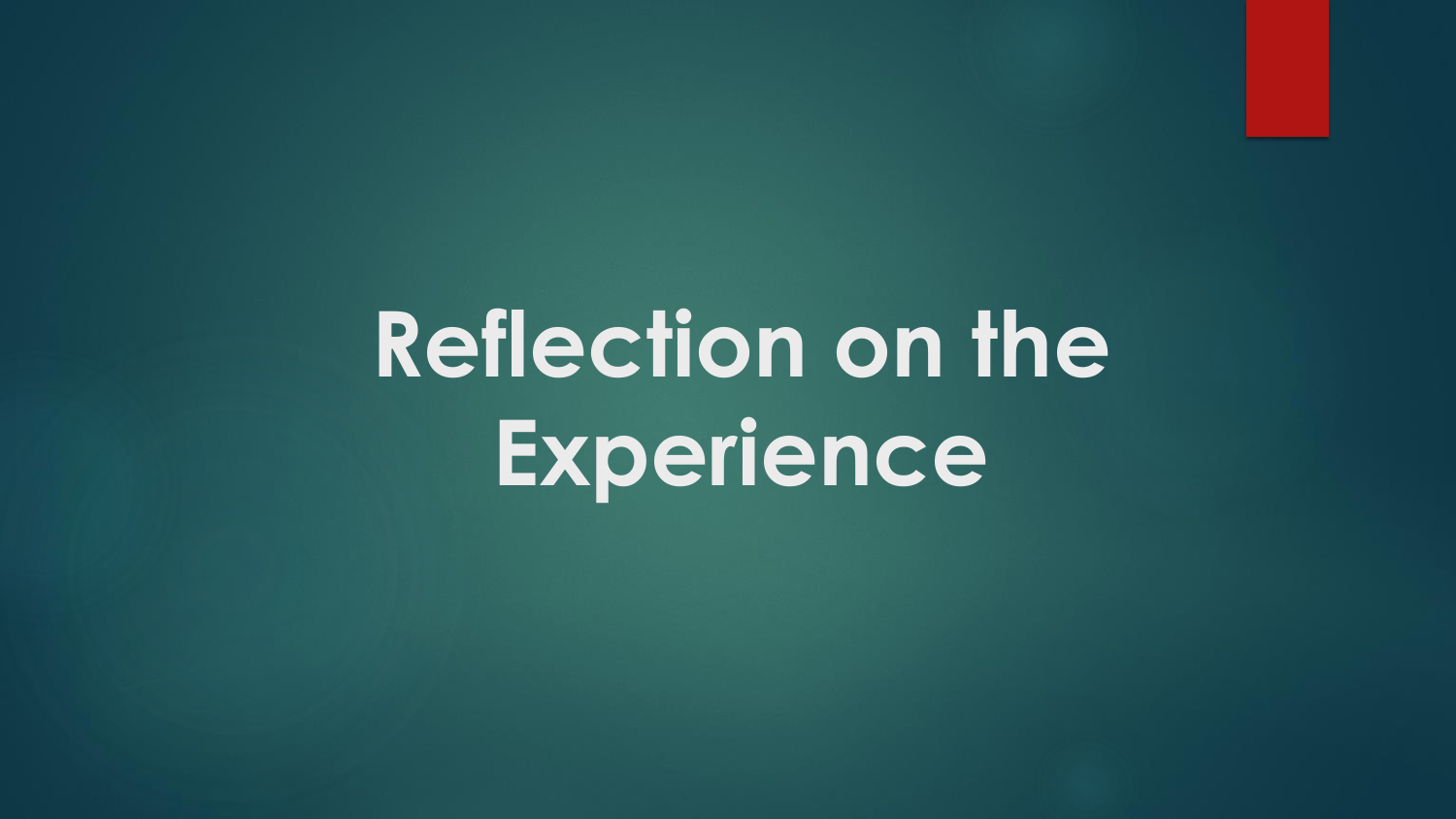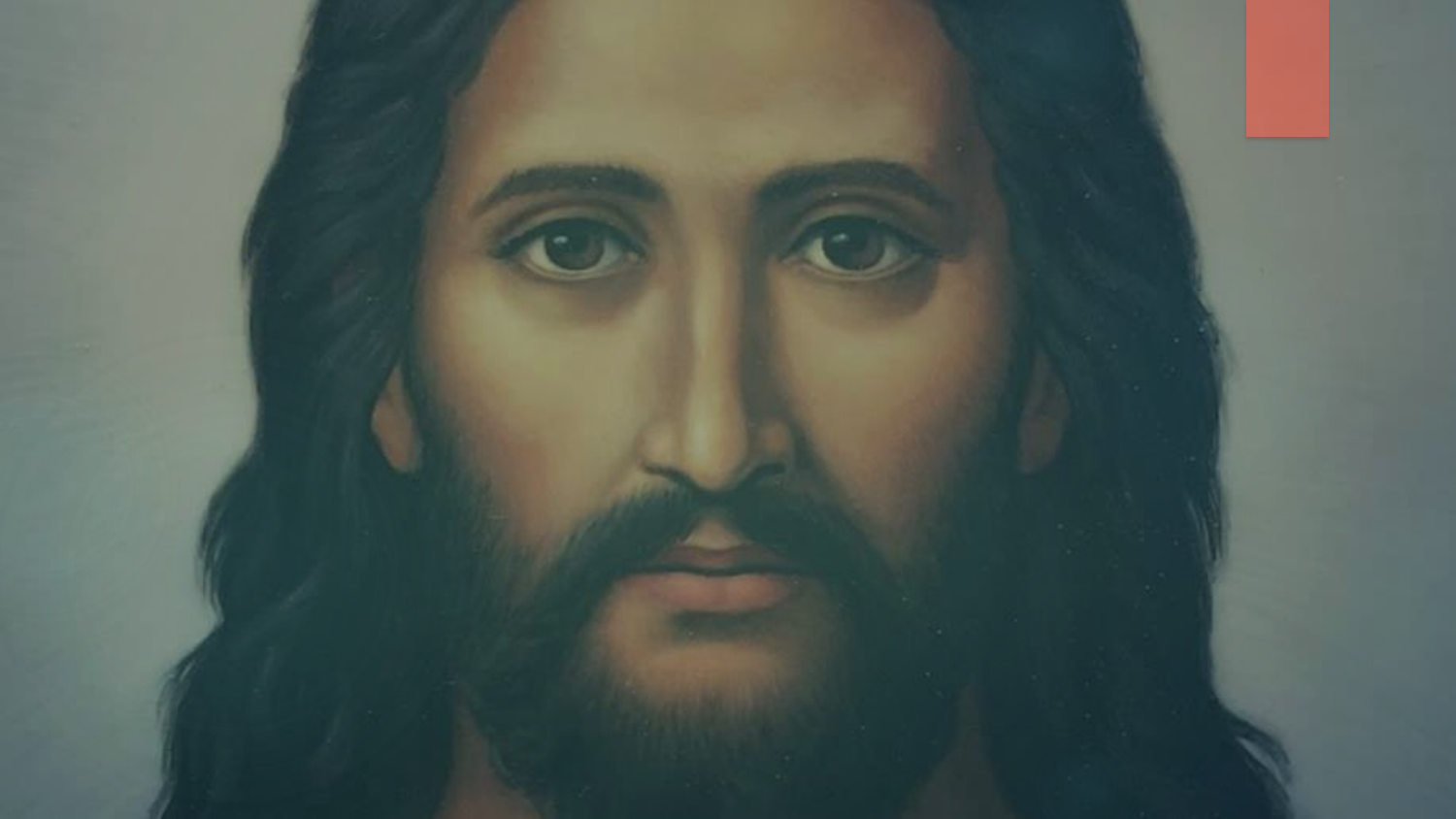**Appendix Information**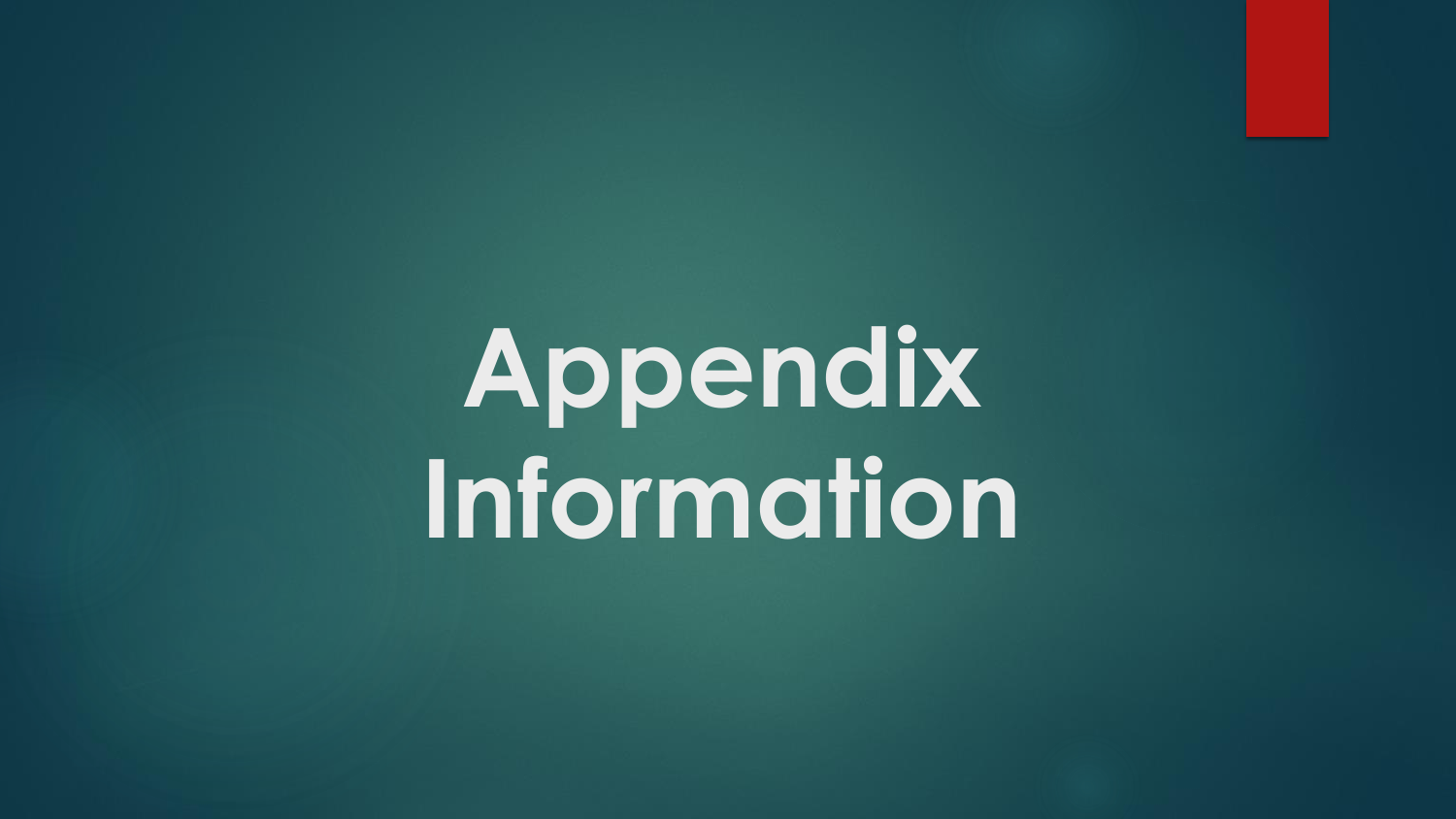#### **7 Reasons to Coach as a Church Leader**

- 1. It helps your people to grow in their Christian faith,
- 2. Every ministry in the church is energized by a personal experience of transformation in Christ. It provides needed nourishment to service.
- 3. It provides support, accountability, and a feeling of progress.
- 4. It naturally includes the action-reflection approach one of the most powerful sources of Christian growth.
- 5. It creates a space for Jesus to liberate people.
- 6. People can see their progress and celebrate it.
- 7. We grow personally when we help others grow, making us (clergy, that is, more authentic, grateful and effective).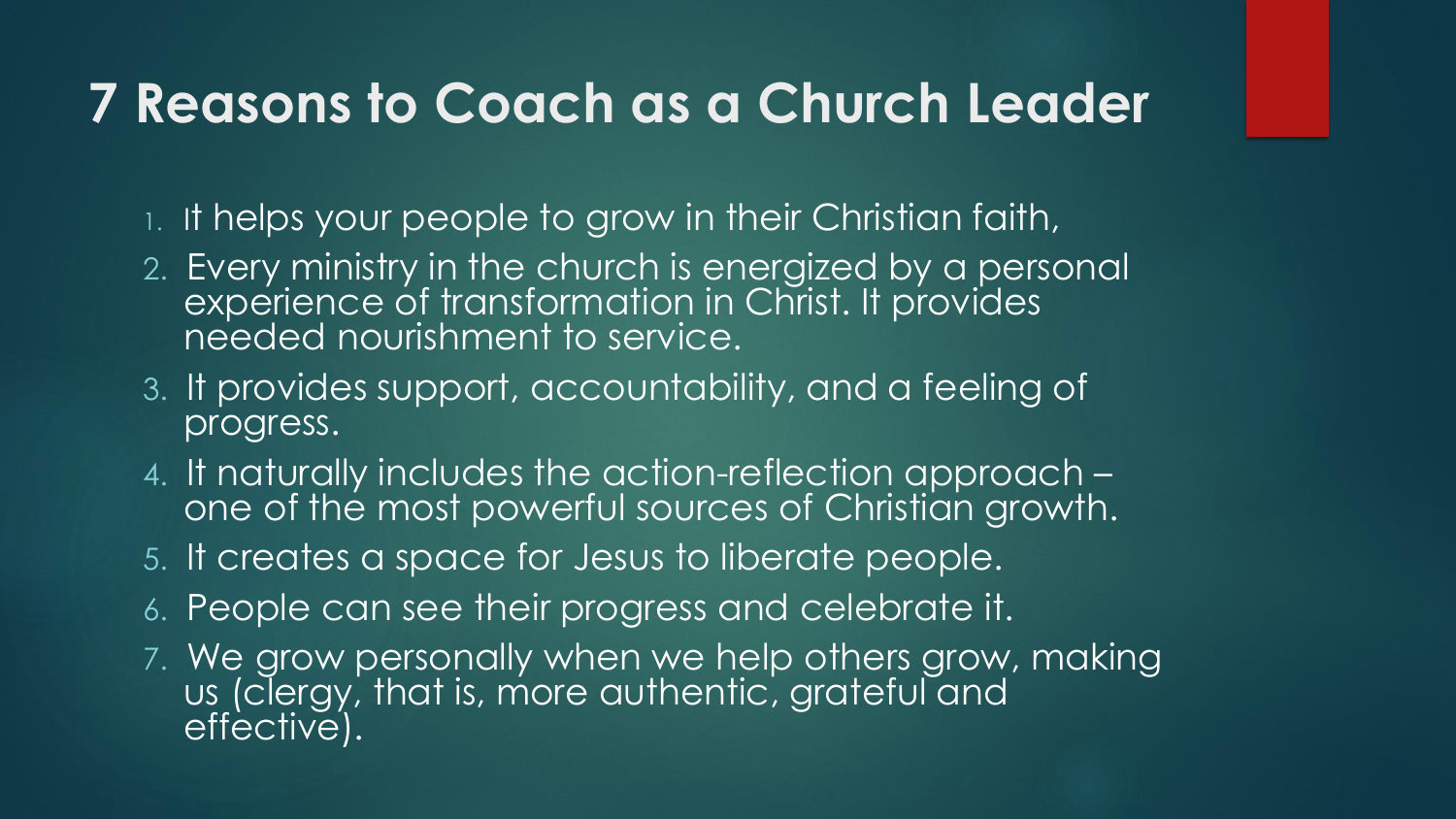#### **Useful Links on Coaching for Discipleship**

► Logan Leadership, Pasadena, California [Link](https://loganleadership.com/) ► Holmes Coaching Group, Maryland [Link](https://holmescoaching.com/) ► Gold standard coaching certification (secular but very useful): International Coaching Federation Link [Link](https://coachingfederation.org/) ► Diocese of New Jersey Website (coaching in

the diocesan setting) [Link](https://dioceseofnj.org/growingyourchurch/coaching-network-learn-to-lead/)